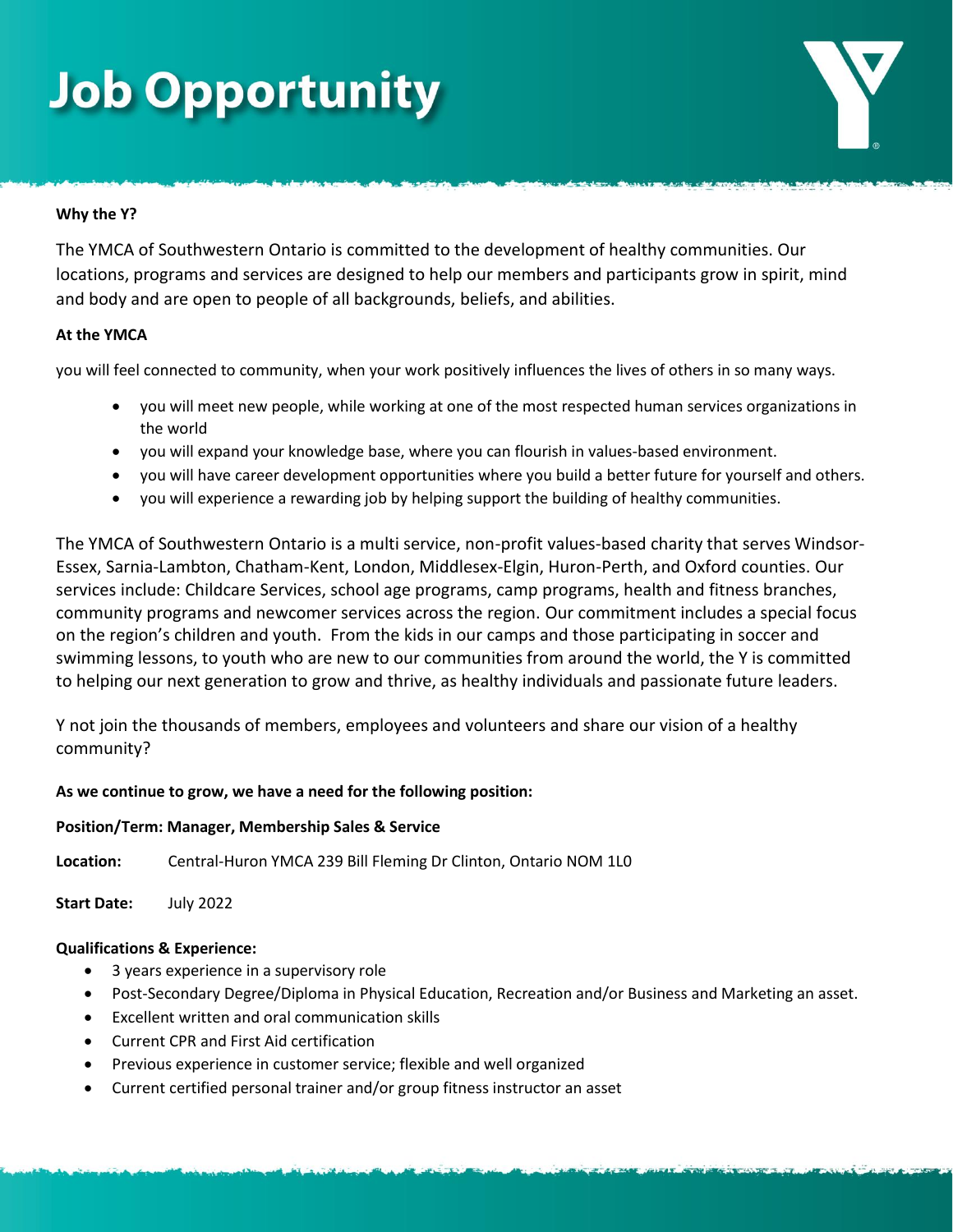# **Job Opportunity**

- Current and acceptable Criminal Record Check with Vulnerable Sector Screening is a condition of employment for all staff and volunteers.
- It is a YMCA of Southwestern Ontario requirement that all employees and volunteers be fully vaccinated against COVID-19. Exemptions will be granted upon receipt of acceptable proof of a permissible Human Rights Code ground.

### **Compensation/Benefits:**

- A YMCA personal membership at our health and fitness branches
- A discount on our Childcare and Camp programs
- Vacation entitlement in accordance with the employment standards regulations
- May be entitled to up to 12 paid personal days applicable with position and contract length.
- Benefits package applicable with position and contract length

#### **Schedule:**

• A variety of shifts including early mornings, evenings, and weekends

### **Responsibilities:**

- YMCA of Southwestern Ontario policy and procedures
- Act as a YMCA ambassador, demonstrating YMCA core values in your daily work.
- Responsible for the direct supervision and management of staff and volunteers in the membership sales & service, health and wellness, group fitness and day camp area's to ensure sales targets and YMCA service standards are met or exceeded.
- Development, implementation, and evaluation of innovative member services aimed at enhancing each and every member's YMCA experience.
- Be a contributing member of the branch leadership team with the Strong Kid's campaign and other initiatives where appropriate.
- Take initiative and implement and monitor annual sales processes, retention initiatives and other member involvement initiatives.
- Responsible for the effective development and improvement of operating efficiencies of the membership operation through careful budget development and financial control
- Be an active committee member as the YMCA representative on the Health and Safety Committee with the other municipal staff and members.
- Support and assist the branch and association as needed
- Attend monthly experience group meetings as required ie. Membership, Health and Wellness and Day Camp

### **To Apply**:

1. In your cover letter, specifically state the position you are applying for and location. Please include specific information detailing how you meet the qualifications we require for this position.